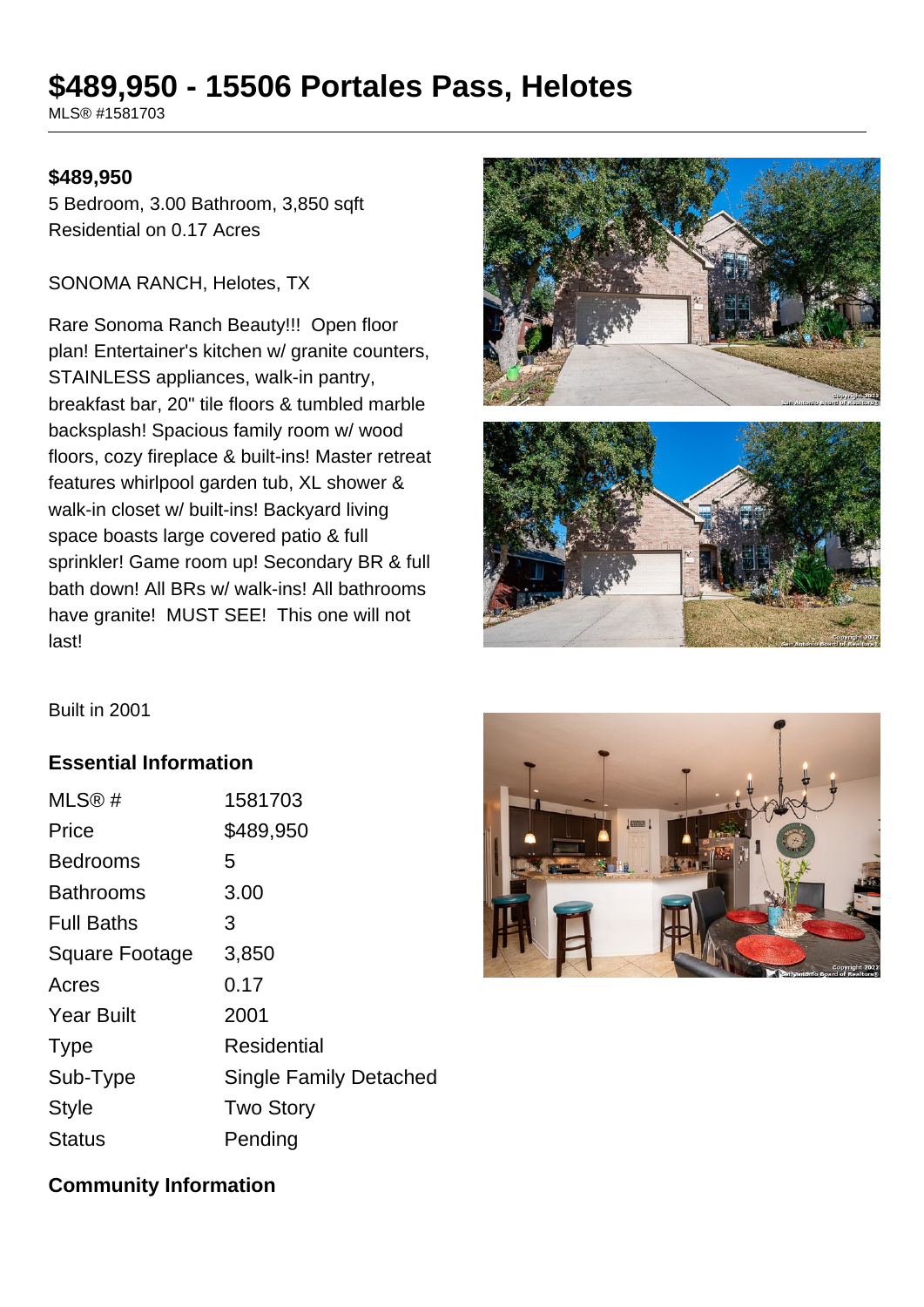| Address<br>Area           | 15506 Portales Pass<br>1001                                                                                                                                                                                                             |
|---------------------------|-----------------------------------------------------------------------------------------------------------------------------------------------------------------------------------------------------------------------------------------|
| Subdivision               | <b>SONOMA RANCH</b>                                                                                                                                                                                                                     |
| City                      | <b>Helotes</b>                                                                                                                                                                                                                          |
| County                    | <b>Bexar</b>                                                                                                                                                                                                                            |
| <b>State</b>              | TX                                                                                                                                                                                                                                      |
| Zip Code                  | 78023                                                                                                                                                                                                                                   |
| <b>Amenities</b>          |                                                                                                                                                                                                                                         |
| Amenities                 | Controlled Access, Pool, Tennis, Clubhouse, Park/Playground                                                                                                                                                                             |
| Parking                   | Two Car Garage                                                                                                                                                                                                                          |
| # of Garages              | 2                                                                                                                                                                                                                                       |
| Pool                      | <b>None</b>                                                                                                                                                                                                                             |
| <b>Interior</b>           |                                                                                                                                                                                                                                         |
| Interior                  | Three Living Area, Liv/Din Combo, Separate Dining Room, Eat-In<br>Kitchen, Two Eating Areas, Island Kitchen, Game Room, Utility Room<br>Inside, All Bedrooms Upstairs, High Ceilings, Cable TV Available, High<br><b>Speed Internet</b> |
| Appliances                | Ceiling Fans, Washer Connection, Dryer Connection                                                                                                                                                                                       |
| Heating                   | Central                                                                                                                                                                                                                                 |
| Cooling                   | <b>Two Central</b>                                                                                                                                                                                                                      |
| <b>Fireplaces</b>         | Not Applicable                                                                                                                                                                                                                          |
| # of Stories              | $\overline{2}$                                                                                                                                                                                                                          |
| <b>Stories</b>            | $\overline{2}$                                                                                                                                                                                                                          |
| <b>Exterior</b>           |                                                                                                                                                                                                                                         |
| <b>Exterior</b>           | 3 Sides Masonry                                                                                                                                                                                                                         |
| Roof                      | Composition                                                                                                                                                                                                                             |
| Construction              | Pre-Owned                                                                                                                                                                                                                               |
| Foundation                | Slab                                                                                                                                                                                                                                    |
| <b>School Information</b> |                                                                                                                                                                                                                                         |
| <b>District</b>           | Northside                                                                                                                                                                                                                               |
| Elementary                | <b>Beard</b>                                                                                                                                                                                                                            |
| Middle                    | <b>Stinson Katherine</b>                                                                                                                                                                                                                |
| High                      | Louis D Brandeis                                                                                                                                                                                                                        |

# **Additional Information**

| Date Listed | January 16th, 2022 |  |
|-------------|--------------------|--|
|             |                    |  |